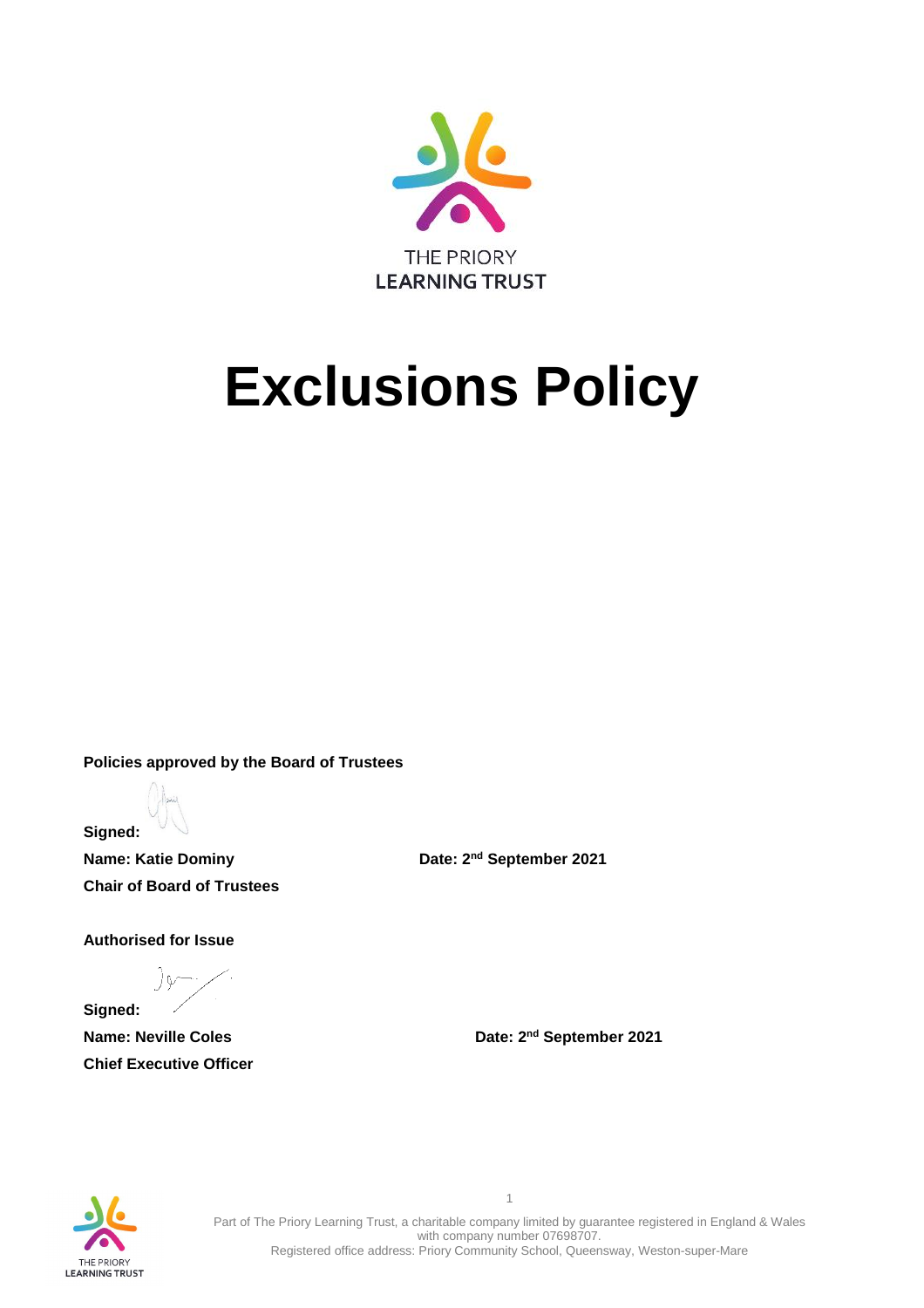# **History of Policy Changes**

| <b>Date</b> | <b>Version</b> | Change                                                                                                                                    | Origin of<br>Change eg TU<br>request,<br>change in<br>legislation | Changed by |
|-------------|----------------|-------------------------------------------------------------------------------------------------------------------------------------------|-------------------------------------------------------------------|------------|
| May 2020    | 1              | The information<br>relating to<br>exclusions has<br>been extracted<br>from the<br>Behaviour Policy,<br>therefore this is a<br>new policy. | Trustees review<br>of statutory<br>policy.                        | Gail Webb  |
| May 2021    | 2              | Change from<br>academy to<br>school                                                                                                       | Annual review                                                     | Gail Webb  |

This policy applies to The Priory Learning Trust and all its schools.

| Date Policy Adopted | September 2020 |
|---------------------|----------------|
| Review cycle        | Annual         |
| Review date         | May 2021       |

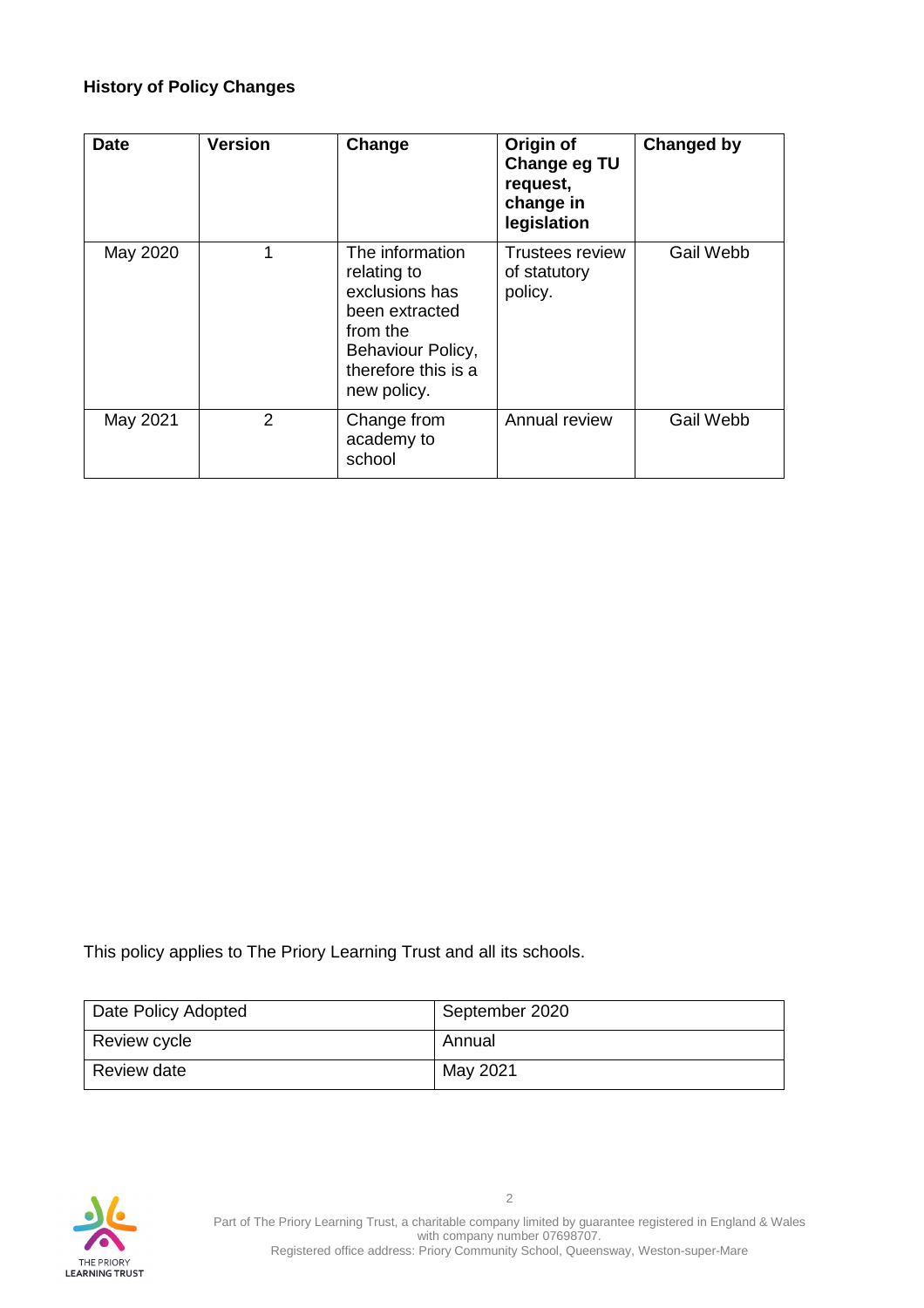# **Contents**

| 2. Legislation and statutory guidance 3         |  |
|-------------------------------------------------|--|
|                                                 |  |
|                                                 |  |
|                                                 |  |
|                                                 |  |
|                                                 |  |
|                                                 |  |
|                                                 |  |
|                                                 |  |
|                                                 |  |
| Appendix 1: Setting up an Exclusion Panel 9     |  |
| Appendix 2: Independent review panel training 9 |  |

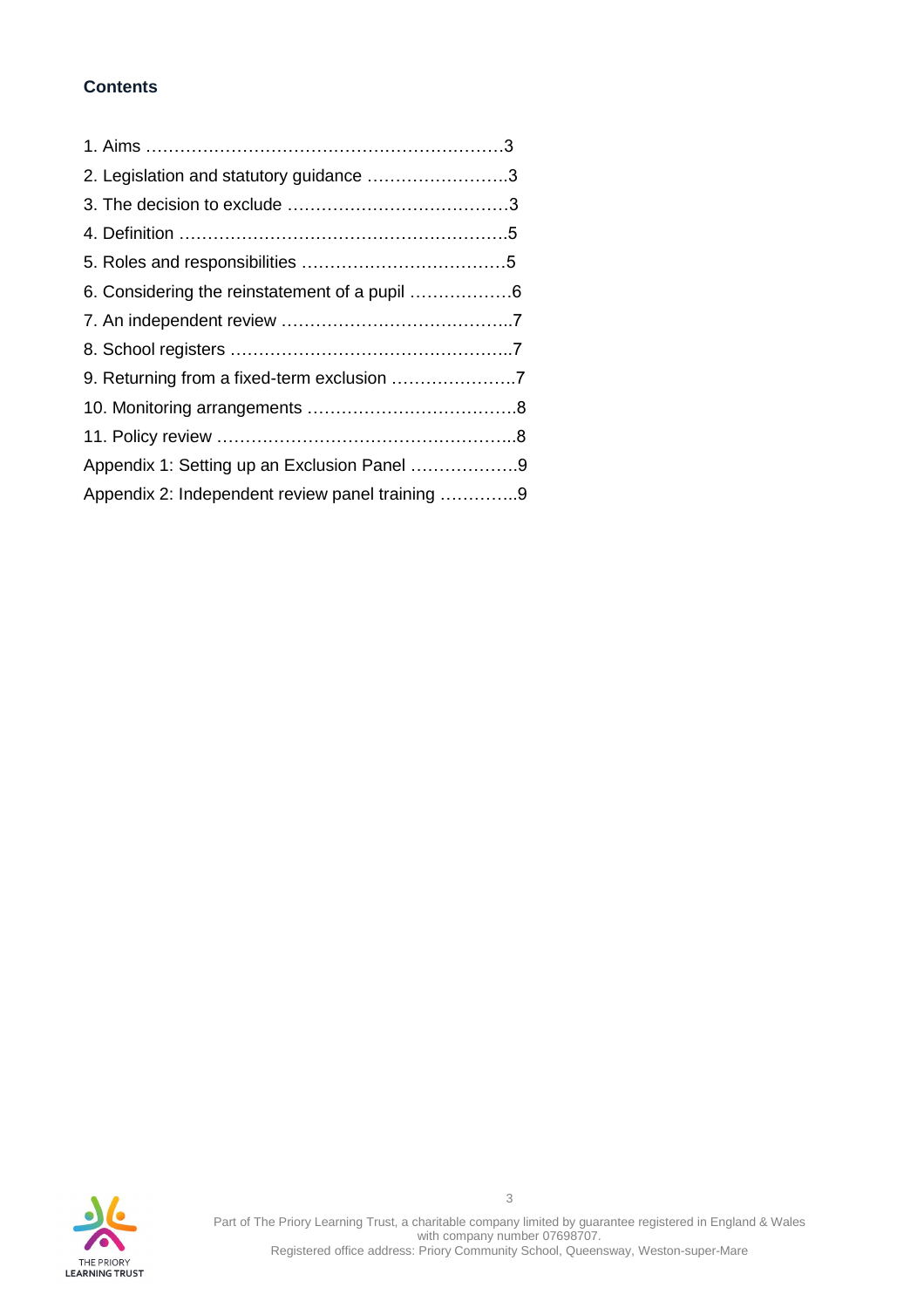# **1. Aims**

Our Trust aims to ensure that:

- The exclusions process is applied fairly and consistently
- The exclusions process is understood by governors, staff, parents and pupils
- Pupils in school are safe and happy
- Pupils do not become NEET (not in education, employment or training).

# **2. Legislation and statutory guidance**

This policy is based on statutory guidance from the Department for Education: [Exclusion from](https://www.gov.uk/government/publications/school-exclusion)  [maintained schools, academies and pupil referral units \(PRUs\) in England](https://www.gov.uk/government/publications/school-exclusion) 2017.

It is based on the following legislation, which outline schools' powers to exclude pupils:

- Section 52 of the [Education Act 2002,](http://www.legislation.gov.uk/ukpga/2002/32/section/52) as amended by the [Education Act 2011](http://www.legislation.gov.uk/ukpga/2011/21/contents/enacted)
- [The School Discipline \(Pupil Exclusions and Reviews\) \(England\) Regulations 2012](http://www.legislation.gov.uk/uksi/2012/1033/made)
- Sections 64-68 of the [School Standards and Framework Act 1998.](http://www.legislation.gov.uk/ukpga/1998/31)

In addition, the policy is based on:

- Part 7, chapter 2 of the [Education and Inspections Act 2006,](http://www.legislation.gov.uk/ukpga/2006/40/part/7/chapter/2) which looks at parental responsibility for excluded pupils
- Section 579 of the [Education Act 1996,](http://www.legislation.gov.uk/ukpga/1996/56/section/579) which defines 'school day'
- The [Education \(Provision of Full-Time Education for Excluded Pupils\) \(England\) Regulations](http://www.legislation.gov.uk/uksi/2007/1870/contents/made)  [2007,](http://www.legislation.gov.uk/uksi/2007/1870/contents/made) as amended by [The Education \(Provision of Full-Time Education for Excluded Pupils\)](http://www.legislation.gov.uk/uksi/2014/3216/contents/made)  [\(England\) \(Amendment\) Regulations 2014.](http://www.legislation.gov.uk/uksi/2014/3216/contents/made)

# **3. The decision to exclude**

Only the Principal, or acting Principal, can exclude a pupil from school. A permanent exclusion will be taken as a last resort.

Our school is aware that off-rolling is unlawful. Ofsted defines off-rolling as:

"…the practice of removing a pupil from the school roll without a formal, permanent exclusion or by encouraging a parent to remove their child from the school roll, when the removal is primarily in the interests of the school rather than in the best interests of the pupil."

We are committed to following all statutory exclusions procedures to ensure that every child receives an education in a safe and caring environment.

A decision to exclude a pupil will be taken only:

- in response to serious or persistent breaches of the school's behaviour policy, **and**
- if allowing the pupil to remain in school would seriously harm the education or welfare of others.

Before deciding whether to exclude a pupil, either permanently or for a fixed period, the Principal will:

- consider all the relevant facts and evidence, including whether the incident(s) leading to the exclusion were provoked
- allow the pupil to give their version of events
- consider if the pupil has special educational needs (SEN).

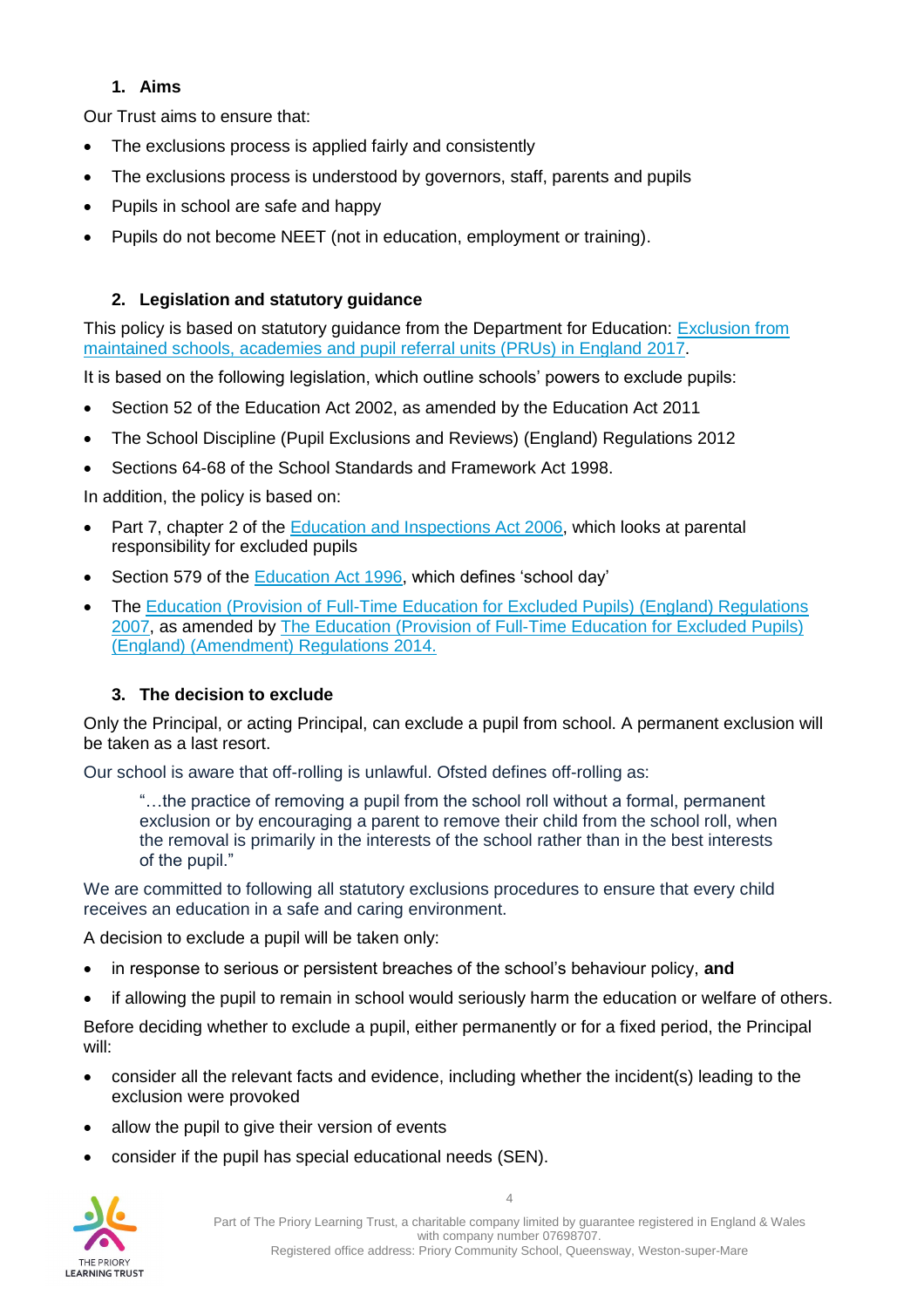# **4. Definition**

For the purposes of exclusions, school day is defined as any day on which there is a school session. Therefore, INSET or staff training days do not count as a school day.

# **5. Roles and responsibilities**

# The Principal

The Principal will immediately provide the following information, in writing, to the parents of an excluded pupil:

- the reason(s) for the exclusion
- the length of a fixed-term exclusion or, for a permanent exclusion, the fact that it is permanent
- information about parents' right to make representations about the exclusion to the governing board and how the pupil may be involved in this
- where there is a legal requirement for the governing board to meet to consider the reinstatement of a pupil, and that parents have a right to attend a meeting, be represented at a meeting (at their own expense) and to bring a friend.

The Principal will also notify parents by the end of the afternoon session on the day their child is excluded that for the first 5 school days of an exclusion, or until the start date of any alternative provision where this is earlier, parents are legally required to ensure that their child is not present in a public place during school hours without a good reason. Parents may be given a fixed penalty notice or prosecuted if they fail to do this.

If alternative provision is being arranged, the following information will be included when notifying parents of an exclusion:

- the start date for any provision of full-time education that has been arranged
- the start and finish times of any such provision, including the times for morning and afternoon sessions, where relevant
- the address at which the provision will take place
- any information required by the pupil to identify the person they should report to on the first day.

Where this information on alternative provision is not reasonably ascertainable by the end of the afternoon session, it may be provided in a subsequent notice, but it will be provided no later than 48 hours before the provision is due to start. The only exception to this is where alternative provision is to be provided before the sixth day of an exclusion, in which case the information can be provided with less than 48 hours' notice with parents' consent.

Informing the Chair of the AcademyCouncil and the Head of School Improvement

The principal will immediately notify the Chair of Academy Council and Head of School Improvement of:

- A permanent exclusion, including when a fixed-period exclusion is made permanent
- Exclusions which would result in the pupil being excluded for more than 5 school days (or more than 10 lunchtimes) in a term
- Exclusions which would result in the pupil missing a public examination

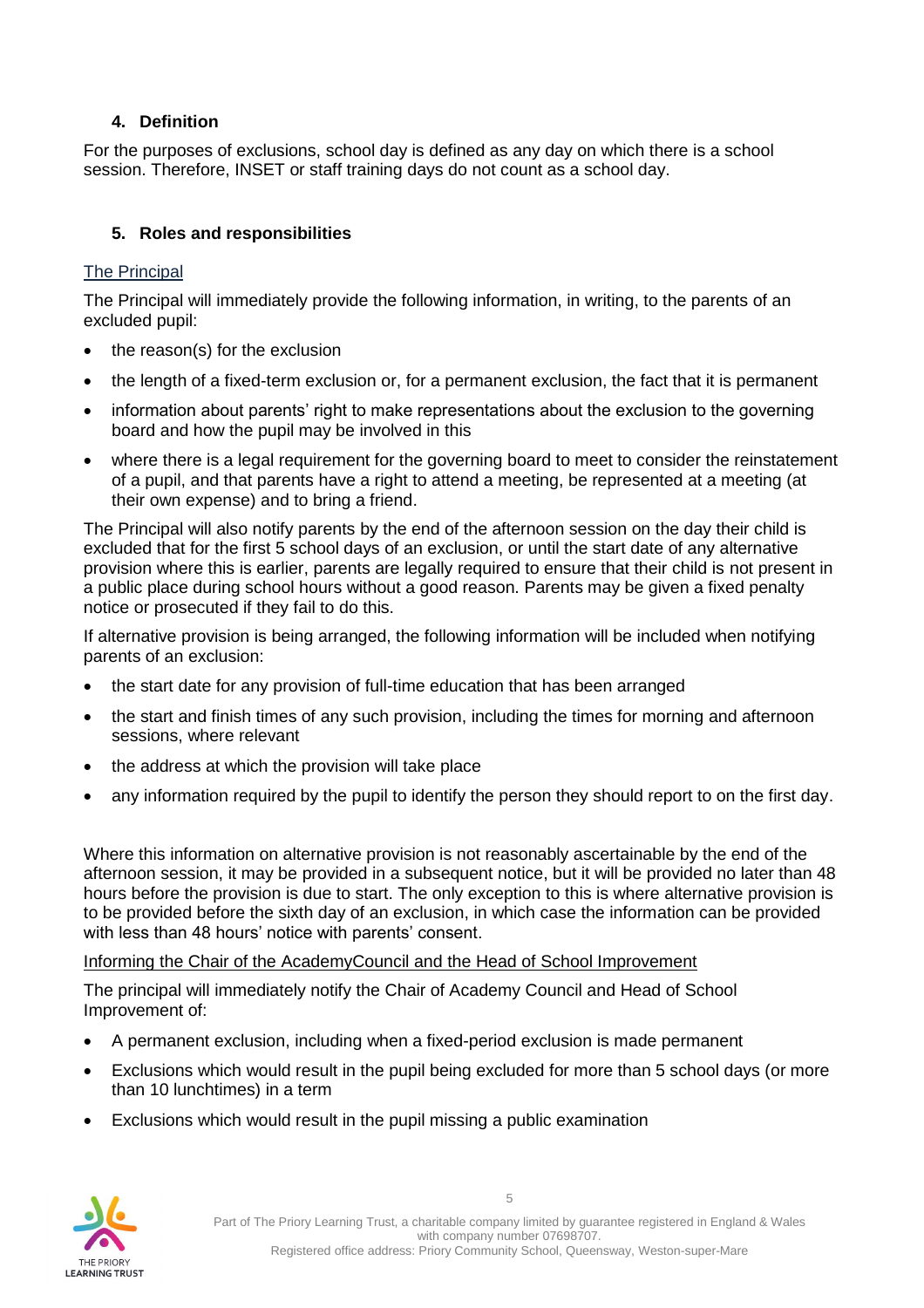For all other exclusions, the Principal will notify the Academy Council at the full Academy Council meetings.

#### TheAcademy Council

Responsibilities regarding exclusions is delegated to Exclusion Panel (see Appendix 2) consisting of at least 3 governors. The Exclusion Panel has a duty to consider the reinstatement of an excluded pupil (see section 6). Provision does not have to be arranged for pupils in the final year of compulsory education who do not have any further public examinations to sit.

#### The Local Authority (LA)

For permanent exclusions, the LA is responsible for arranging suitable full-time education to begin no later than the sixth day of the exclusion.

# **6. Considering the reinstatement of a pupil**

The Exclusion Review Panel will consider the reinstatement of an excluded pupil within 15 school days of receiving the notice of the exclusion if:

- the exclusion is permanent
- it is a fixed-term exclusion which would bring the pupil's total number of school days of exclusion to more than 15 in a term
- it would result in a pupil missing a public examination.

If requested to do so by parents, Exclusion Review Panel will consider the reinstatement of an excluded pupil within 50 school days of receiving notice of the exclusion if the pupil would be excluded from school for more than 5 school days, but less than 15, in a single term.

Where an exclusion would result in a pupil missing a public examination, the Exclusion Review Panel will consider the reinstatement of the pupil before the date of the examination. If this is not practicable, the panel will consider the exclusion and decide whether or not to reinstate the pupil.

Exclusion Review Panel can either:

- decline to reinstate the pupil, or
- direct the reinstatement of the pupil immediately, or on a particular date.

In reaching a decision, Exclusion Review Panel will consider whether the exclusion was lawful, reasonable and procedurally fair and whether the headteacher followed their legal duties. They will decide whether or not a fact is true 'on the balance of probabilities', which differs from the criminal standard of 'beyond reasonable doubt', as well as any evidence that was presented in relation to the decision to exclude.

Minutes will be taken of the meeting, and a record of evidence considered kept. The outcome will also be recorded on the pupil's educational record.

Exclusion Review Panel will notify, in writing, the principal, parents and the LA of its decision, along with reasons for its decision, without delay.

Where an exclusion is permanent, Exclusion Review Panel decision will also include the following:

The fact that it is permanent

Notice of parents' right to ask for the decision to be reviewed by an independent review panel, and:

- the date by which an application for an independent review must be made
- the name and address to whom an application for a review should be submitted
- that any application should set out the grounds on which it is being made and that, where appropriate, reference to how the pupil's SEN are considered to be relevant to the exclusion

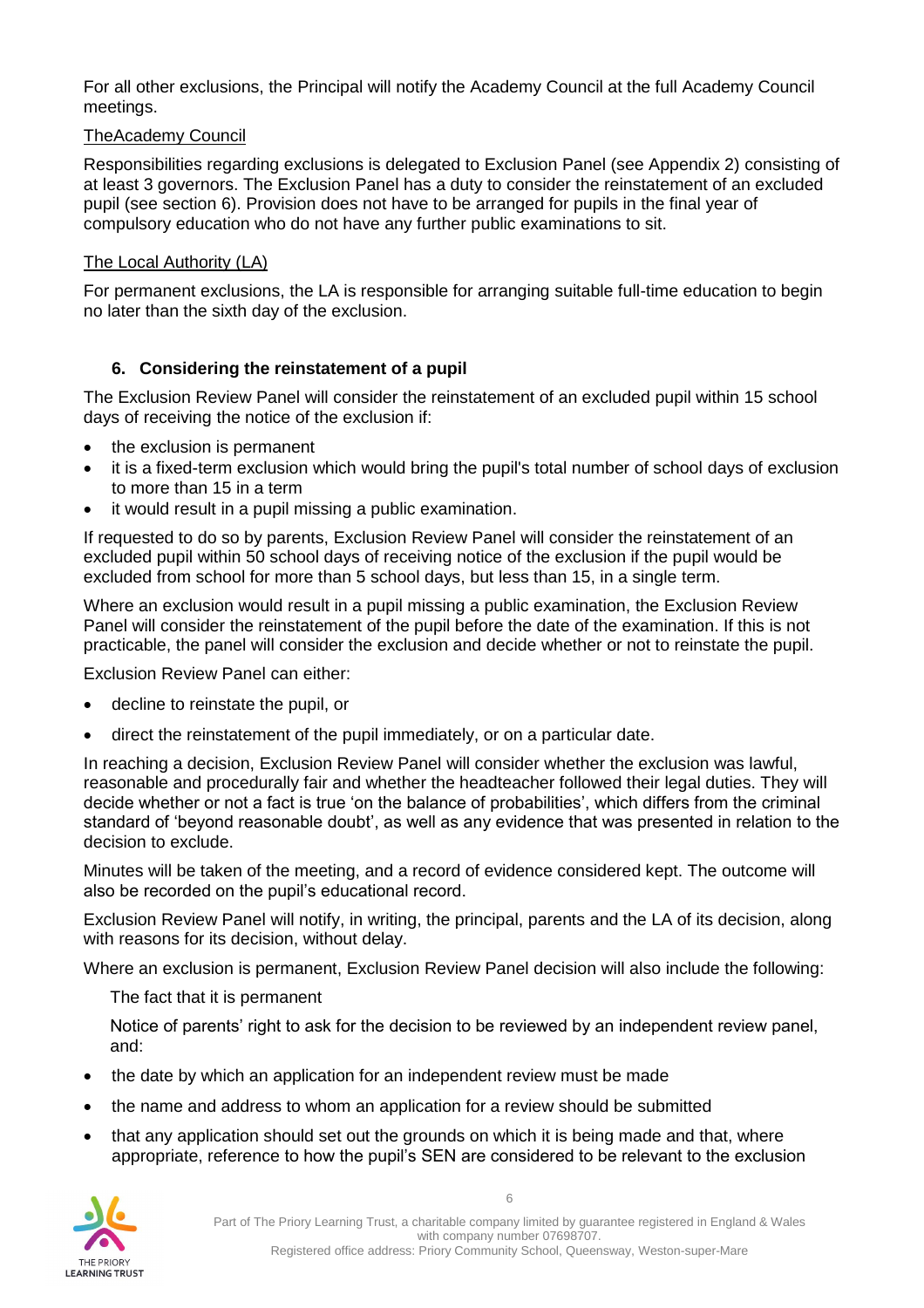- that, regardless of whether the excluded pupil has recognised SEN, parents have a right to require the Trust to appoint an SEN expert to attend the review
- details of the role of the SEN expert and that there would be no cost to parents for this appointment
- that parents must make clear if they wish for an SEN expert to be appointed in any application for a review
- that parents may, at their own expense, appoint someone to make written and/or oral representations to the panel, and parents may also bring a friend to the review.

If parents believe that the exclusion has occurred as a result of discrimination, they may make a claim under the Equality Act 2010 to the first-tier tribunal (special educational needs and disability), in the case of disability discrimination, or the county court, in the case of other forms of discrimination. A claim of discrimination made under these routes should be lodged within 6 months of the date on which the discrimination is alleged to have taken place.

# **7. An independent review**

If parents apply for an independent review, the Trust will arrange for an independent panel to review the decision of the Academy Council not to reinstate a permanently excluded pupil. Applications for an independent review must be made within 15 school days of notice being given to the parents by the independent panel of its decision to not reinstate a pupil. The Chair of the Exclusion Panel will have the casting vote if the judgment is tied.

#### **8. School registers**

A pupil's name will be removed from the school admissions register if:

- 15 school days have passed since the parents were notified of the exclusion panel's decision to not reinstate the pupil and no application has been made for an independent review panel, or
- the parents have stated in writing that they will not be applying for an independent review panel.

Where an application for an independent review has been made, the governing board will wait until that review has concluded before removing a pupil's name from the register.

Where alternative provision has been made for an excluded pupil and they attend it, code B (education off-site) or code D (dual registration) will be used on the attendance register.

Where excluded pupils are not attending alternative provision, code E (absent) will be used.

#### **9. Returning from a fixed-term exclusion**

Following a fixed-term exclusion, a re-integration meeting will be held involving the pupil, parents, a member of senior staff and other staff, where appropriate. A range of measures may be implemented when a pupil returns from a fixed-term exclusion which can be found the Exclusion: School Practices and Procedures Policy.

#### **10. Monitoring arrangements**

The Pastoral Vice Principal monitors the number of exclusions every term and reports back to the Principal and Academy l Council in the full Academy Council meeting. They also liaise with the local authority to ensure suitable full-time education for excluded pupils.

#### **11. Policy review**

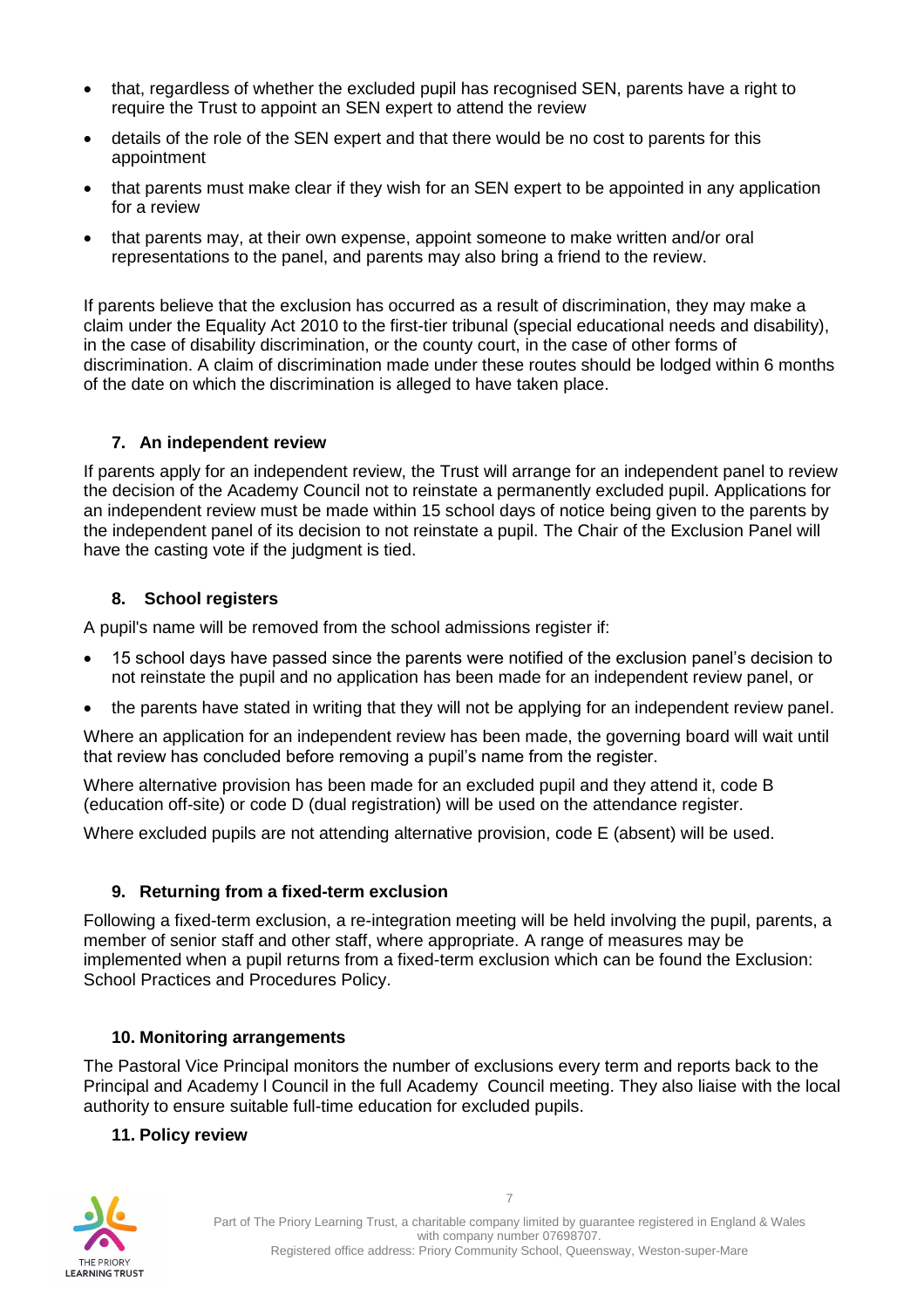This policy is reviewed annually by the Trust and where materially amended is consulted on, where necessary. We will monitor the application and outcomes of this policy to ensure it is working effectively.



Part of The Priory Learning Trust, a charitable company limited by guarantee registered in England & Wales with company number 07698707. Registered office address: Priory Community School, Queensway, Weston-super-Mare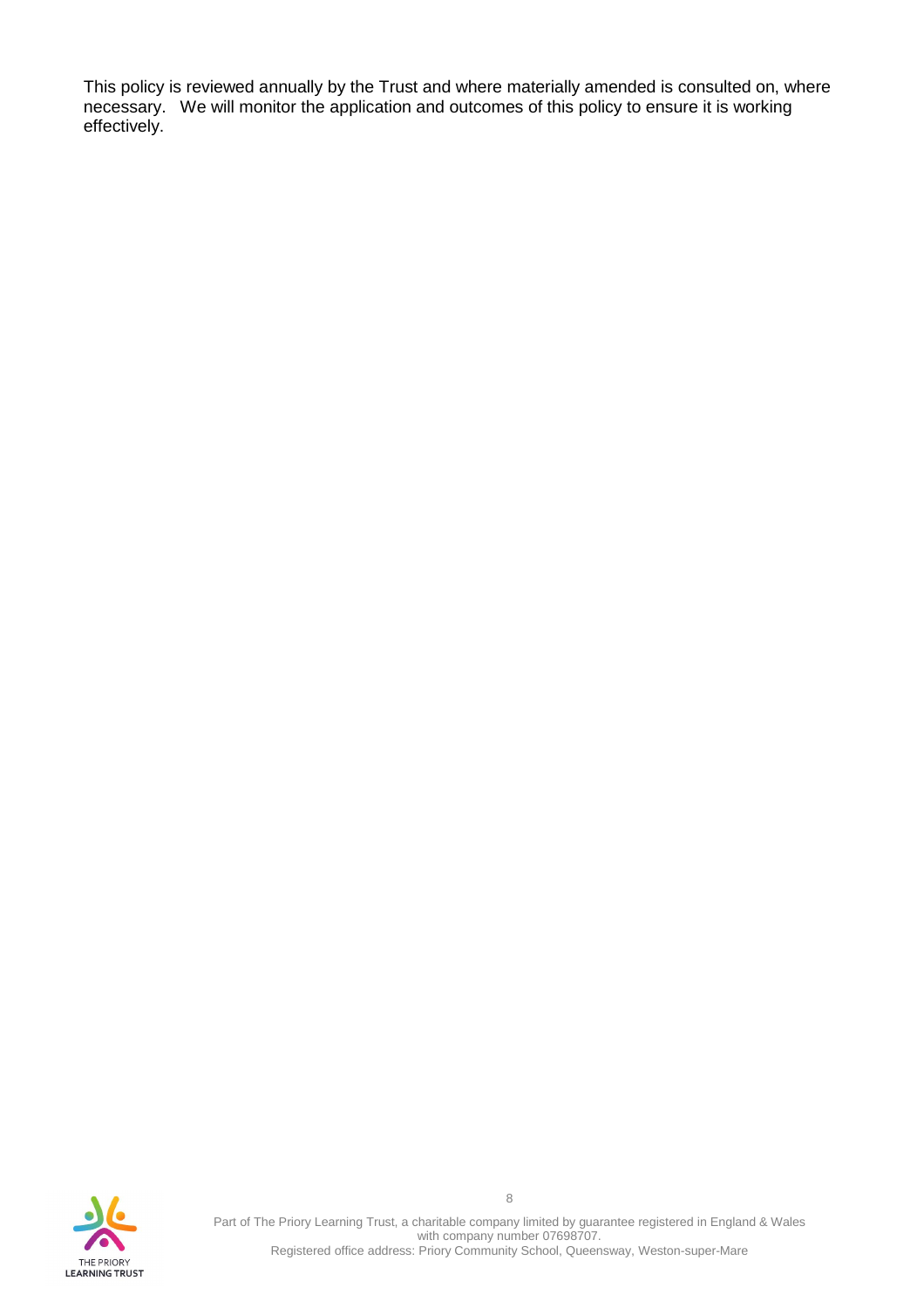# **Appendix 1: Setting up an Exclusion Panel**

A panel of 3 or 5 members will be constituted with representatives from each of the categories below. Where a 5-member panel is constituted, 2 members will come from the governor's category and 2 members will come from the Principal category providing that the following criteria are met:

- a lay member to chair the panel who has not worked in any school in a paid capacity, disregarding any experience as a school governor or volunteer
- school governors who have served as a governor for at least 12 consecutive months in the last 5 years, provided they have not been teachers or headteachers during this time
- principals or individuals who have been a headteacher within the last 5 years.

# **Appendix 2: Independent review panel training**

A person may not serve as a member of a review panel if they:

- are a member of the school trust, or governor of the excluding school
- are the principal of the excluding school, or have held this position in the last 5 years.

The Trust must ensure that all members of an independent review panel and clerks have received training within the 2 years prior to the date of the review.

Training must have covered:

- the requirements of the primary legislation, regulations and statutory guidance governing exclusions, which would include an understanding of how the principles applicable in an application for judicial review relate to the panel's decision making
- the need for the panel to observe procedural fairness and the rules of natural justice
- the role of the chair and the clerk of a review panel
- the duties of headteachers, governing boards and the panel under the Equality Act 2010
- the effect of section 6 of the Human Rights Act 1998 (acts of public authorities unlawful if not compatible with certain human rights) and the need to act in a manner compatible with human rights protected by that Act
- are an employee of the school trust, or the school council, of the excluding school (unless they are employed as a headteacher at another school)
- have, or at any time have had, any connection with the school trust, school, governing board, parents or pupil, or the incident leading to the exclusion, which might reasonably be taken to raise doubts about their impartially
- have not had the required training within the last 2 years.

A clerk will be appointed to the panel.

The independent panel will decide one of the following:

- uphold the academy council's decision
- recommend that the governing board reconsiders reinstatement
- quash the governing board's decision and direct that they reconsider reinstatement (only when the decision is judged to be flawed).
	- The panel's decision can be decided by a majority vote. In the case of a tied decision, the chair has the casting vote.